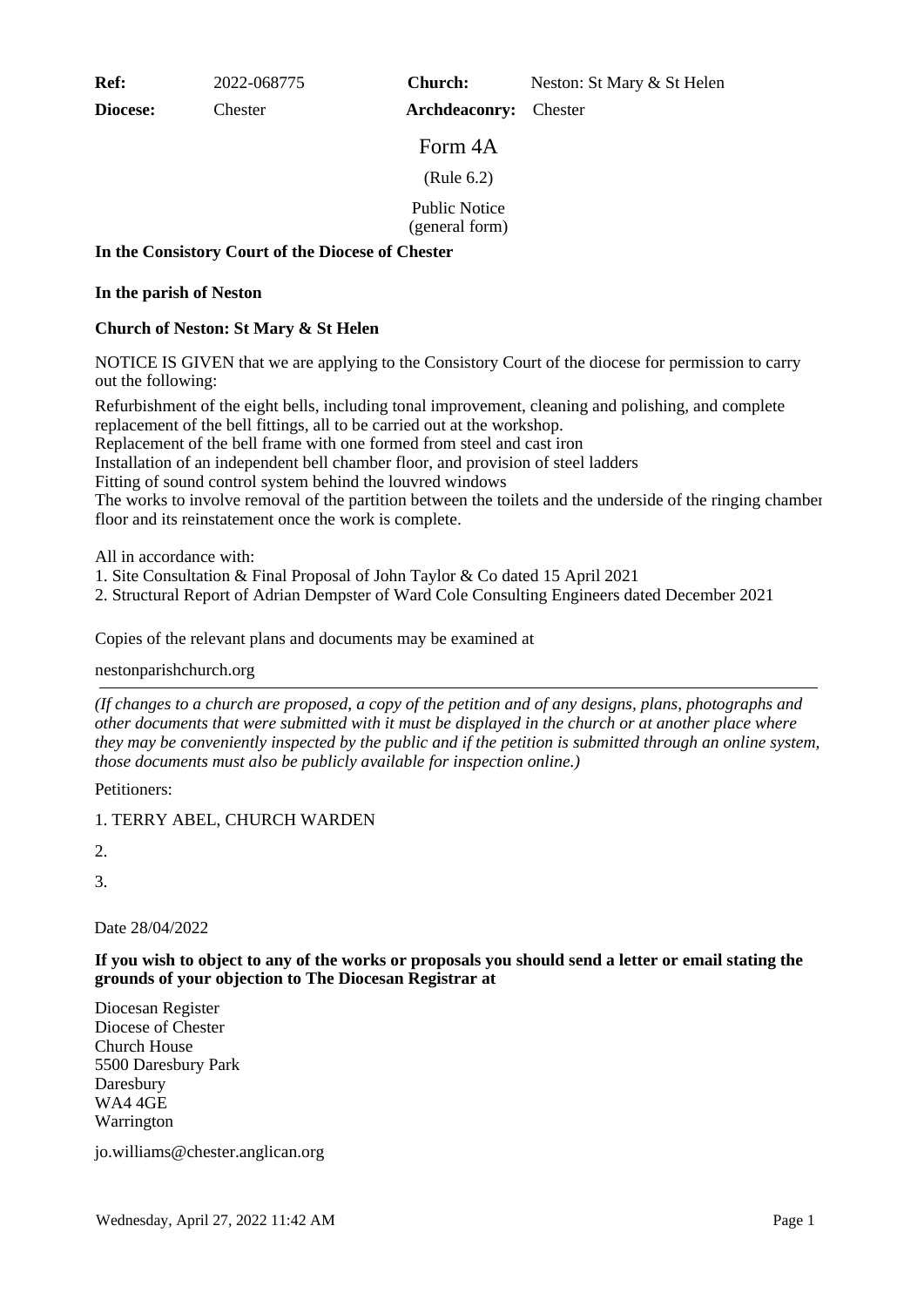**so that your letter reaches the registrar not later than 28/05/2022. A letter of objection must include your name and address and state whether you live in the parish and/or your name is entered on the church electoral roll of the parish or any other basis on which you have an interest in the matter.**